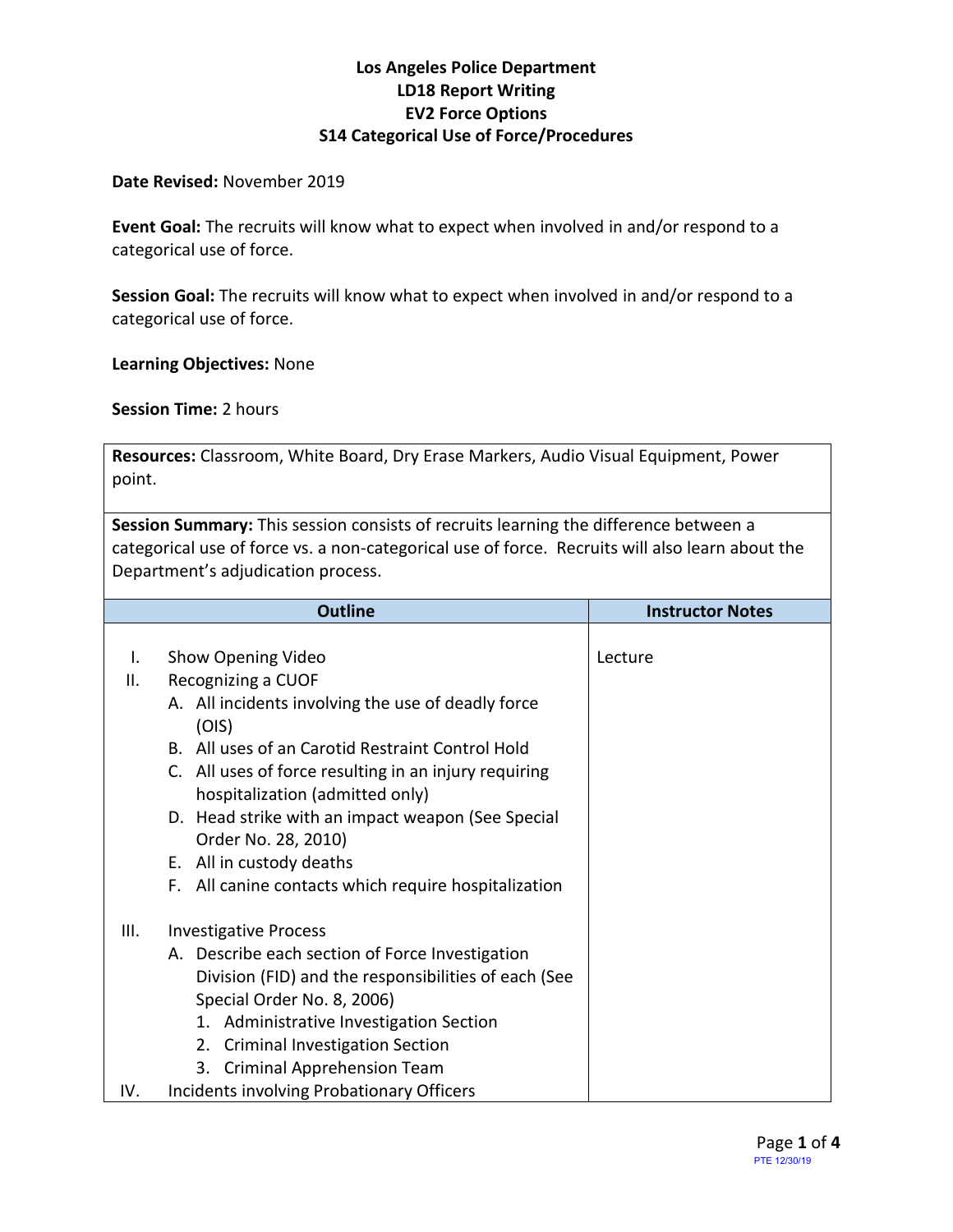## **Los Angeles Police Department LD18 Report Writing EV2 Force Options**

|      |    | <b>S14 Categorical Use of Force/Procedures</b>                                     |  |  |  |
|------|----|------------------------------------------------------------------------------------|--|--|--|
|      |    | A. Examples of some different incidents involving                                  |  |  |  |
|      |    | probationary police officers to show how a CUOF                                    |  |  |  |
|      |    | can happen in any setting and at any time.                                         |  |  |  |
|      |    | 1. Burglary in progress                                                            |  |  |  |
|      |    | 2. Pursuit                                                                         |  |  |  |
|      |    | 3. Traffic stop                                                                    |  |  |  |
|      |    | 4. Citizen flag down (Burglary Victim)                                             |  |  |  |
|      |    | 5. Radio Call (ADW in progress)                                                    |  |  |  |
|      |    | 6. Off duty OIS                                                                    |  |  |  |
| V.   |    | Anatomy of a CUOF                                                                  |  |  |  |
|      |    | A. What to do at a CUOF (specifically an OIS)                                      |  |  |  |
|      |    | 1. The scene is immediately locked down                                            |  |  |  |
|      |    | 2. All evidence is preserved                                                       |  |  |  |
|      |    | 3. All substantially involved officers are<br>separated                            |  |  |  |
|      |    | 4. First responding supervisor takes Public Safety<br>Statement (PSS)              |  |  |  |
|      |    | 5. Substantially involved are transported to the                                   |  |  |  |
|      |    | station                                                                            |  |  |  |
|      |    | 6. At the station, substantially involved officers<br>are monitored by supervisors |  |  |  |
|      | 7. | The PSS Supervisor remains at scene                                                |  |  |  |
|      |    | 8. FID arrives and assumes responsibility for the                                  |  |  |  |
|      |    | investigation                                                                      |  |  |  |
| VI.  |    | <b>Public Safety Statement requirements</b>                                        |  |  |  |
|      |    | A. What is the responsibility of the supervisor and                                |  |  |  |
|      |    | required of the officer                                                            |  |  |  |
|      |    | 1. Type of force used                                                              |  |  |  |
|      |    | 2. Direction and number of shots fired (if<br>applicable)                          |  |  |  |
|      |    | 3. Location of injured persons                                                     |  |  |  |
|      |    | 4. Suspect information                                                             |  |  |  |
|      |    | 5. Description and location of Victims and                                         |  |  |  |
|      |    | Witnesses                                                                          |  |  |  |
|      |    | 6. Location of evidence                                                            |  |  |  |
|      |    | 7. Other information that will assist with public<br>safety                        |  |  |  |
| VII. |    | <b>Crime Scene Management</b>                                                      |  |  |  |
|      |    | A. Initial steps at the scene                                                      |  |  |  |
|      |    | 1. Establish a command post                                                        |  |  |  |
|      |    | 2. Preserve evidence                                                               |  |  |  |
|      |    |                                                                                    |  |  |  |

3. Control Access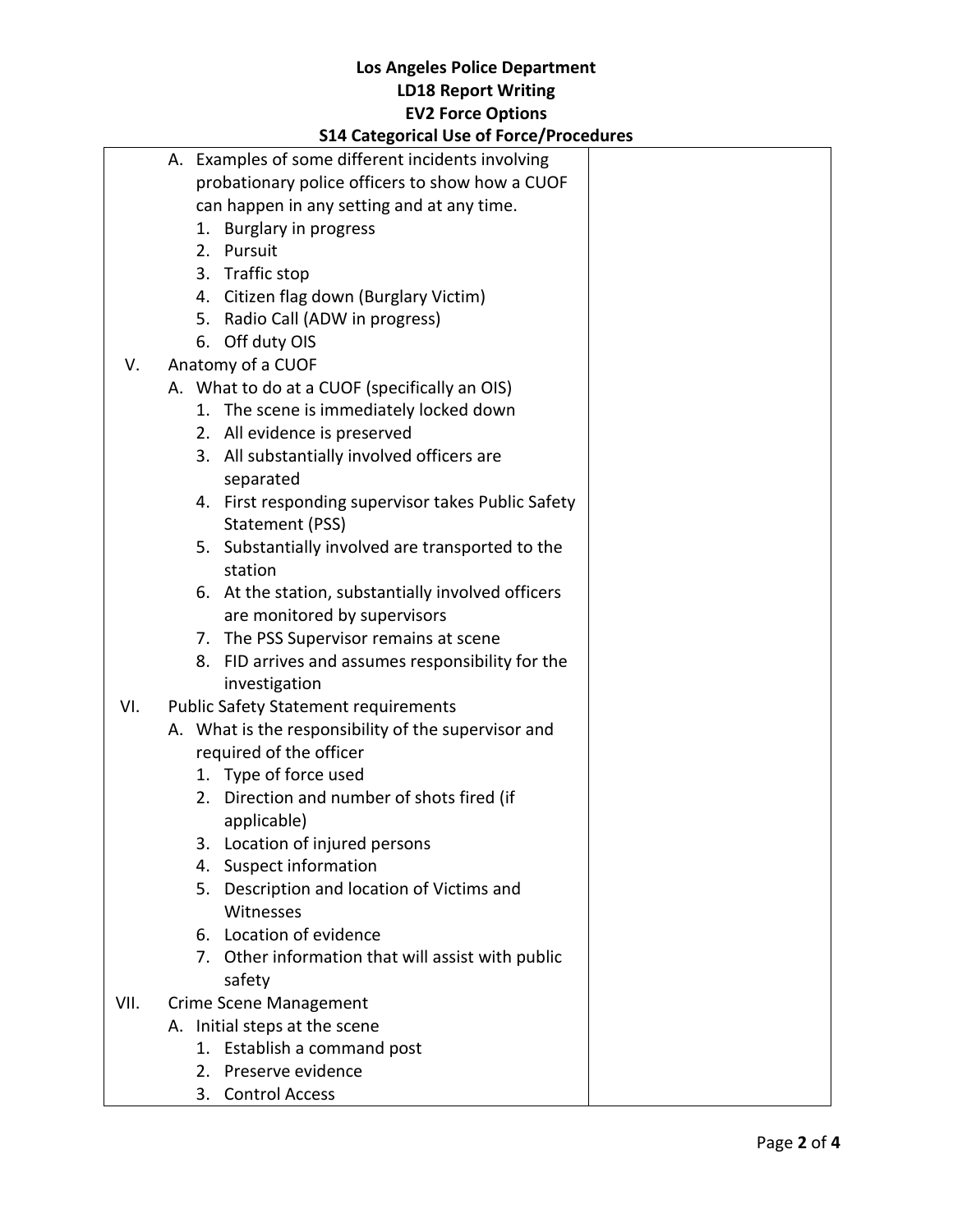## **Los Angeles Police Department LD18 Report Writing EV2 Force Options**

#### **S14 Categorical Use of Force/Procedures**

|       |                                                | 4. Establish an inner and outer perimeter with       |  |  |  |
|-------|------------------------------------------------|------------------------------------------------------|--|--|--|
|       |                                                | crime scene log for each                             |  |  |  |
|       |                                                | 5. Establish a media area                            |  |  |  |
| В.    |                                                | <b>Crime Scene Protection</b>                        |  |  |  |
|       |                                                | 1. Identify all items of evidence (no matter how     |  |  |  |
|       |                                                | seemingly insignificant)                             |  |  |  |
|       |                                                | 2. When possible, leave firearms and other           |  |  |  |
|       |                                                | weapons involved where found                         |  |  |  |
| VIII. |                                                | Force Investigation Division arrival                 |  |  |  |
|       |                                                | A. Explanation of the different activities of FID at |  |  |  |
|       |                                                | scene and FID follow up responsibilities             |  |  |  |
|       |                                                | 1. Public Safety Statement                           |  |  |  |
|       |                                                | 2. Involved officer walkthroughs                     |  |  |  |
|       | 3.                                             | Involved officer photographs                         |  |  |  |
|       | 4.                                             | Interview                                            |  |  |  |
|       |                                                | 5. Behavioral Science Services (BSS)                 |  |  |  |
|       |                                                | 6. Chief of Police (COP) Briefing                    |  |  |  |
|       |                                                | a. Tactical considerations                           |  |  |  |
|       |                                                | b. Training recommendations                          |  |  |  |
|       |                                                | c. Department concerns                               |  |  |  |
|       |                                                | d. Involved officers' TEAMS                          |  |  |  |
|       |                                                | e. BSS issues                                        |  |  |  |
|       |                                                | Return to duty issues<br>f.                          |  |  |  |
|       |                                                | 7. Use of Force Review Board (UOFRB)                 |  |  |  |
|       |                                                | a. Involved Officer may attend                       |  |  |  |
|       |                                                | b. UOFRB personnel                                   |  |  |  |
|       |                                                | c. Involved officers' commanding officer             |  |  |  |
|       |                                                | d. Use of Force Review Division (UOFRD)              |  |  |  |
|       |                                                | e. Tactics and Firearms supervisors                  |  |  |  |
|       |                                                | f.<br>UOFRB recommendations are or are               |  |  |  |
|       |                                                | not adopted by the COP                               |  |  |  |
|       |                                                | 8. Board of Police Commissioners (BOPC)              |  |  |  |
|       |                                                | a. Formal UOF findings                               |  |  |  |
|       |                                                | b. BOPC attending personnel                          |  |  |  |
|       |                                                | B. Officers' points of view                          |  |  |  |
|       |                                                | 1. Positional photographs are used to represent      |  |  |  |
|       |                                                | involved officers point of view                      |  |  |  |
|       |                                                | 2. Gorilla video                                     |  |  |  |
|       | 3.                                             |                                                      |  |  |  |
|       |                                                | Power point representation of different              |  |  |  |
| IX.   |                                                | officers' viewpoints                                 |  |  |  |
|       | Video and other Evidence                       |                                                      |  |  |  |
|       | A. Various video footage captured by different |                                                      |  |  |  |